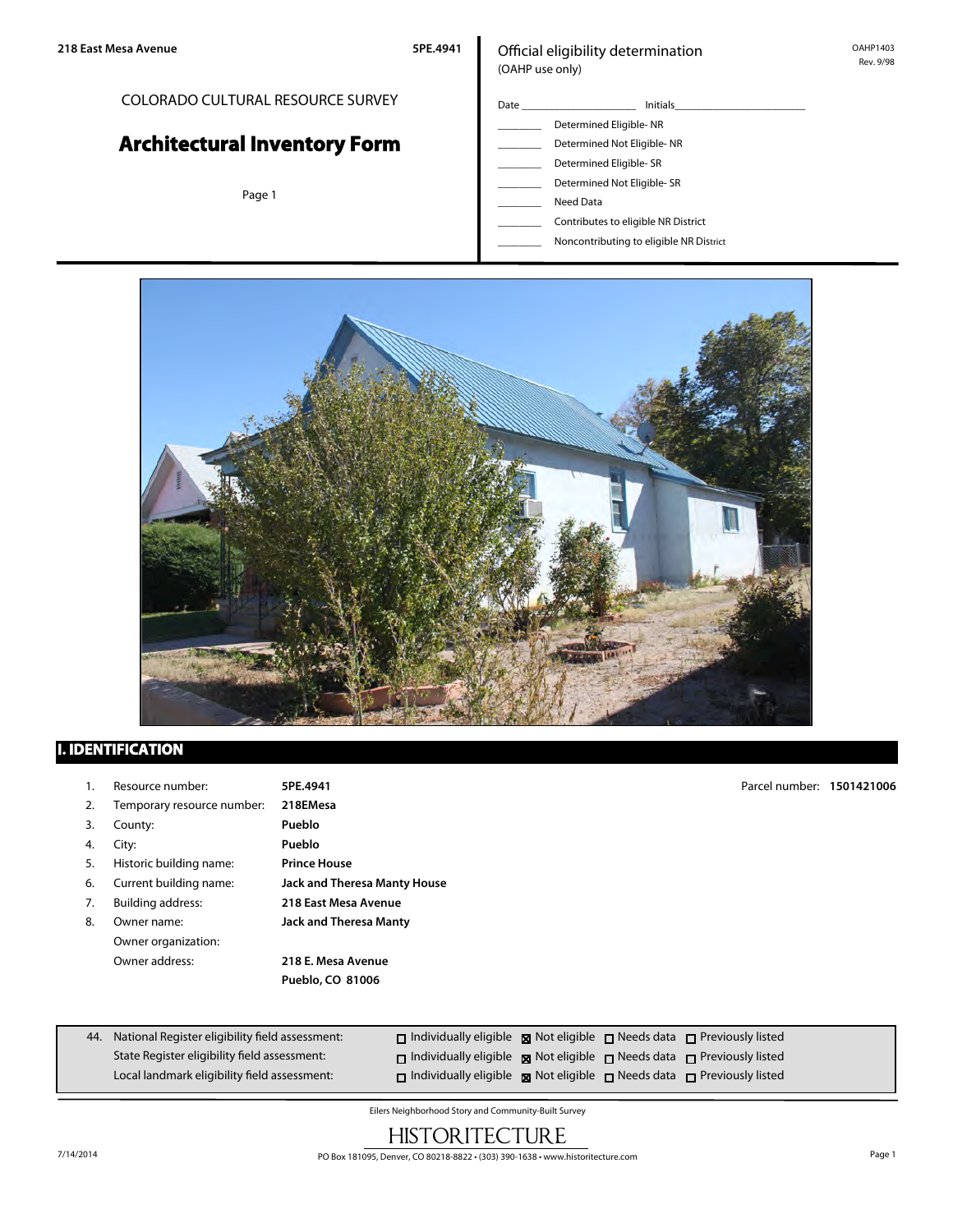### **II. GEOGRAPHIC INFORMATION**

- 9. P.M.: **6th** Township: **21S** Range: **65W NE** 1/4 **SW** 1/4 **SE** 1/4 **SE** 1/4 of section **1**
- 10. UTM Reference Zone: **13** Easting: **534234** Northing: **4232958**
- 11. USGS quad name: **Southeast Pueblo** Scale: **7.5** Year: **1994**
- 12. Lot(s): **Lots 10 and 11, Block 3** Addition: **City Hall Place, Second Filing** Year of addition: **1889**
- 13. Boundary description and justification: **The boundary, as described above, contains but does not exceed the land historically associated with the property.**

□ Metes and bounds exist

### **III. ARCHITECTURAL DESCRIPTION**

- 14. Building Plan (footprint, shape): **Rectangular Plan** Other building plan descriptions:
- 15. Dimensions in feet: **670 square feet**
- 16: Number of stories: **One**
- 17: Primary external wall material(s): **Stucco**

Other wall materials:

- 18: Roof configuration: **Gabled Roof/Front Gabled Roof** Other roof configuration:
- 19: Primary external roof material: **Metal Roof** Other roof materials:
- 20: Special features: **Porch**
- 21: General architectural description:

**Oriented to the north, this one-story American Movements home features a rectangular plan. The home is faced in stucco painted white. All of the trim is light blue. The front-gabled roof has overhanging eaves and is covered in metal.**

**The primary entry is centered on the façade underneath a hipped-roof front porch. The inside door is lightly stained solid wood. The white metal storm door has a combination opening in its upper portion. West of the front door is a black metal mailbox and a black porch light. The front porch is reached via two sets of three concrete steps. The porch has a black decorative metal surround, supports, and stair railings. A large, square, aluminum picture window appears west of the front door. The house number, "218," is on a light blue wooden plaque, shaped like a bird, that is affixed to the cornice just below the porch roof. A rectangular, metal vent is nearly centered in the gable face.**

**The east elevation features three window openings. All of these rectangular, vertically oriented, double-hung windows are located in the rear half**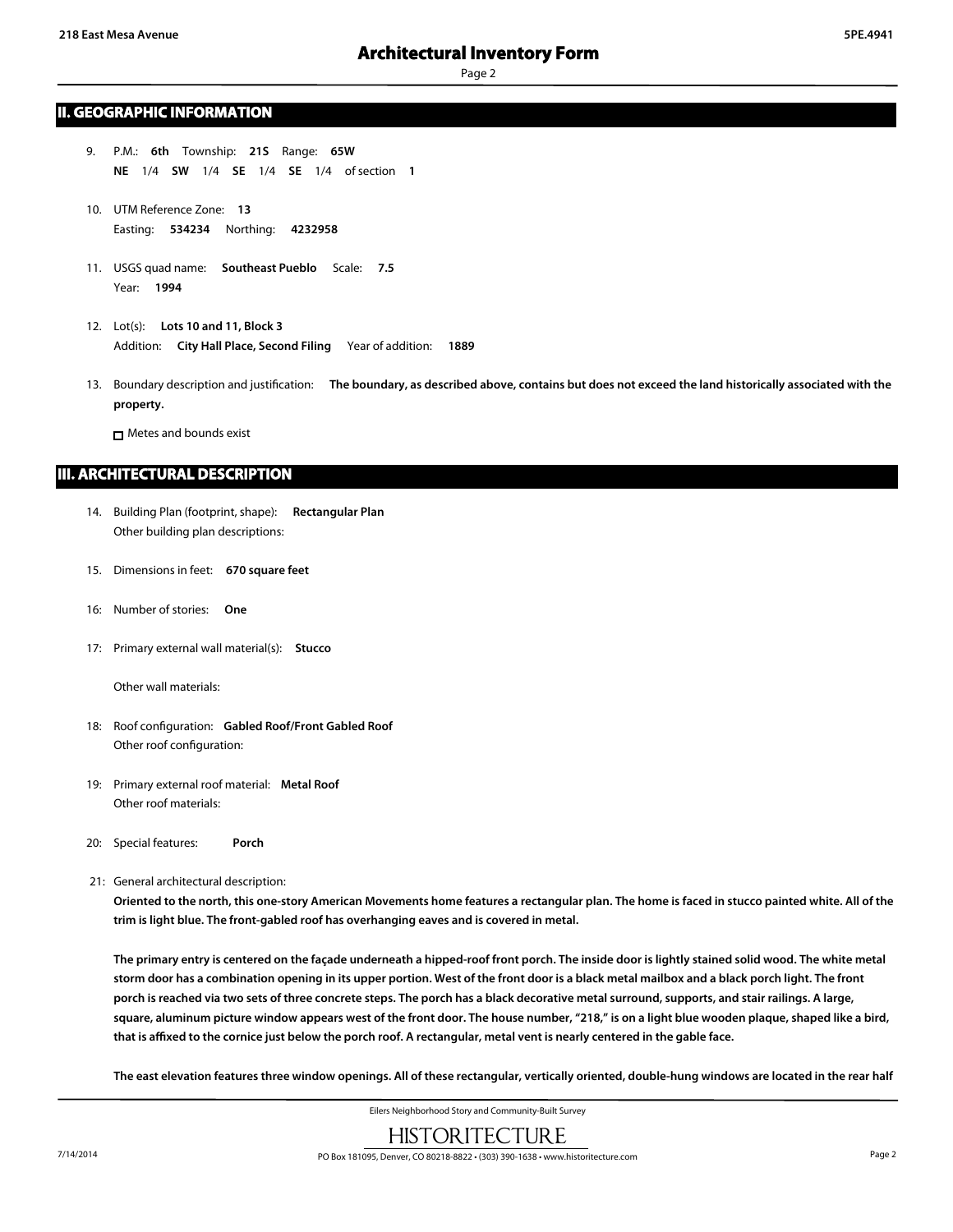# **Architectural Inventory Form**

Page 3

**of the house. Close to the foundation, near the northeast corner of the house, there is a rectangular, horizontally oriented vent.**

**The west elevation features a small bump-out near the rear of the original house. There is a single rectangular, horizontally oriented, slider window centered within this addition. There are also two window openings along this side of the home. The one near the northwest corner is rectangular, vertically oriented, double-hung, and has a window air conditioning unit in the bottom portion. The second window appears near the southwest corner of the original house, north of the bump-out. This opening is rectangular, vertically oriented, double-hung, and has four lites. A satellite dish is affixed to the roof near the rear edge of the original house.**

**The south (rear) elevation of the home features a secondary entry and a single window. Both the interior and storm doors on the back of the house match the front door. This back door is reached via two concrete steps and is located within a shed-roofed extension on the rear addition. Centered within the hipped roof rear addition, there is a rectangular, vertically oriented, double-hung window. A utility meter appears west of this window.**

22. Architectural style: **Late 19th And Early 20th Century American Movements**

Other architectural style: Building type:

23. Landscape or special setting features:

**The property at 218 East Mesa Avenue contains a paved sidewalk and a slightly raised yard held back from the sidewalk by a concrete retaining wall and two steps to the current elevation of the lawn. The eastern front and side yard consist of manicured lawn, although the detached tree lawn adjacent to Mesa Avenue is dirt, with one trimmed evergreen shrub. The entire western side yard is made up of an elaborate garden.**

24. Associated building, features or objects:

#### **Shed 1**

**The rectangular, front-gabled accessory building, clad in light-blue fiberboard, is located in the backyard, behind the main house. The roof is covered in asphalt composition shingles. The west elevation features two openings: a small square cutout in-filled with a plain board and a slightly recessed opening in-filled with fiberboard. The rear of this shed abuts Shed 2. There is a brick chimney. Neither the north nor the east elevations of this shed were visible from the public right-of-way.**

#### **Shed 2**

**The small, rectangular, shed-roofed, metal shed is located immediately behind (south) of Shed 1. The shed is white with a gray metal roof. Only the south elevation was visible from the public right-of-way.**

## **IV. ARCHITECTURAL HISTORY**

- 25. Date of Construction: **1900** Source of Information: **Pueblo County Assessor (online)** Actual **x** Estimate
- 26. Architect: **Unknown** Source of Information:
- 27. Builder: **Unknown** Source of Information:
- 28. Original Owner: **Unknown** Source of Information:
- 29. Construction history:

**According to Pueblo County Assessor's records, the residence at 218 East Mesa Avenue was constructed in or before 1900. A 1900 flood erased county records, so the home could have been built earlier. The small shotgun style was a popular in the area from 1880s to 1910. The earliest**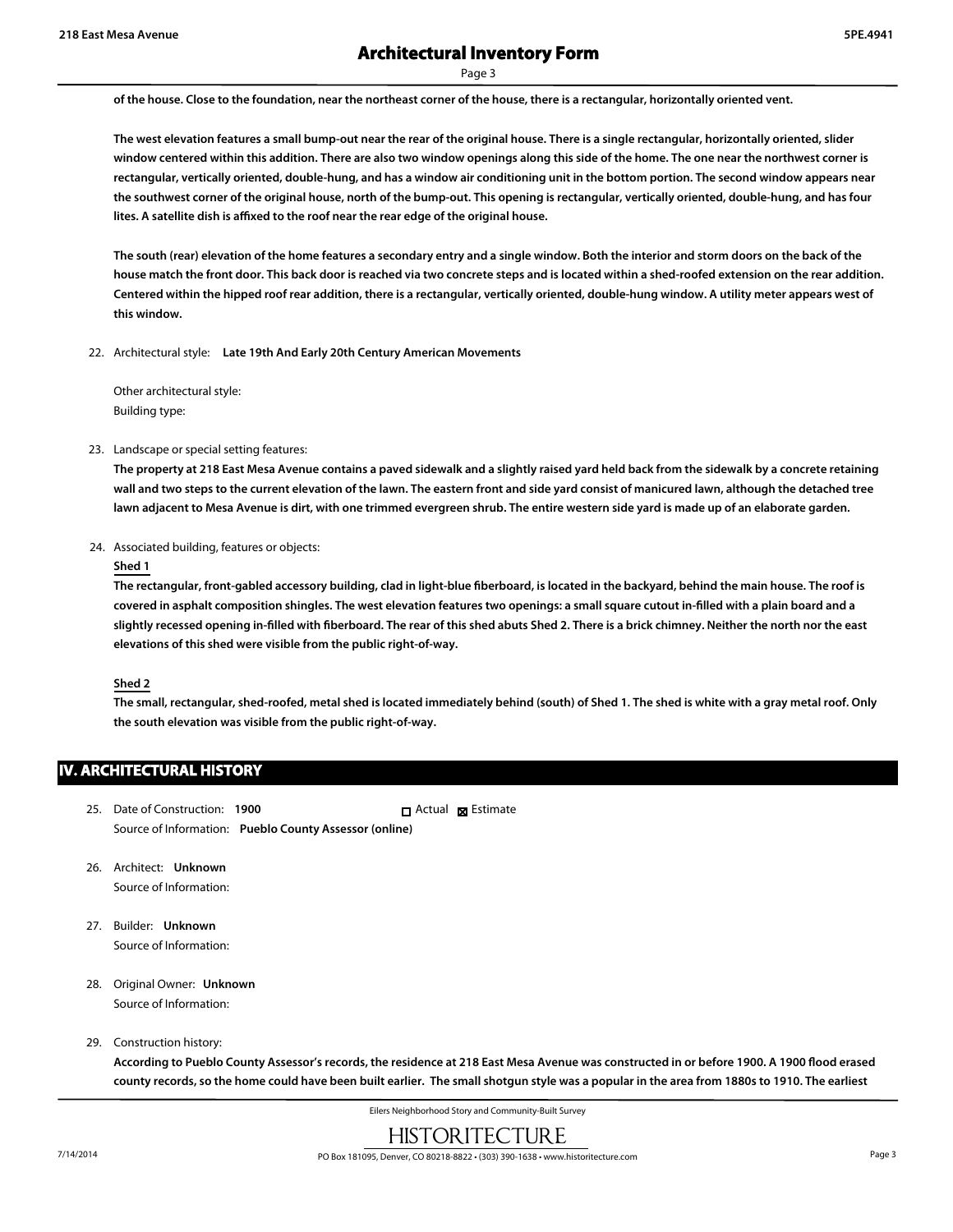**known owners were Frank and Mihela Prince, who owned the property prior to 1970.**

**When Mr. Manty moved into the home he installed a new lawn and began gardening and now the entire side yard is well-manicured and known around the neighborhood for its lawn care, garden, and roses. Mr. Manty remarks that he finds artifacts in his yard while gardening, including coal, square nails, colored stained glass, and old bottles, collaborating the pre-1900 or earlier habitation of his lot.**

30. Location: **Original Location** Date of move(s):

## **V. HISTORICAL ASSOCIATIONS**

- 31. Original use(s): **Domestic/Single Dwelling**
- 32. Intermediate uses(s): **Domestic/Single Dwelling**
- 33. Current uses(s): **Domestic/Single Dwelling**
- 34. Site type(s): **Single-family domestic residence**
- 35. Historical background:

**Jack Manty has rented the house since approximately 1984 and finally purchased it in 2007. Manty moved to the neighborhood because it had a Catholic church, St. Mary Help of Christians, although he personally attended services at the Shrine of St. Therese, on Pueblo's South Side. It was a nice, quiet place. Around 1984, when he moved in, gangs were prevalent and threw a rock through his window; but they quickly disappeared and haven't been a problem since. Manty remembers going to the Grand Prix Restaurant (615 East Mesa Avenue) for dinner on weeknights. On weekends he would always go fishing around Pueblo.**

**Manty was born in Denver in 1931. During his life he has worked both as a landscaper in Seattle and in hard-rock gold mining, made Mason's shoes, and sold vacuum cleaners. He owned a Volkswagon repair shop on Abriendo Avenue, in Pueblo's Bessemer neighborhood. Manty was a well-known auto mechanic working on cars for all types of people including lawyers, doctors, policemen, and for people from as far away as Cañon City; many of these customers became friends and still come to visit him.**

**Manty and his first wife, Theresa, have a daughter who lives in California. Manty met his current wife, Joanne, in 1983.**

**[NOTE: The Mantys sold the property to Charles D. Webb on 16 June 2014]**

36. Sources of information: **Manty, Jack. Personal Interview. 3 April 2012.**

## **VI. SIGNIFICANCE**

- 37. Local landmark designation: Designation authority: Date of designation: **□** Yes ⊠ No
- 38. Applicable National Register criteria:

 $\Box$  A. Associated with events that have made a significant contribution to the broad patterns of our history.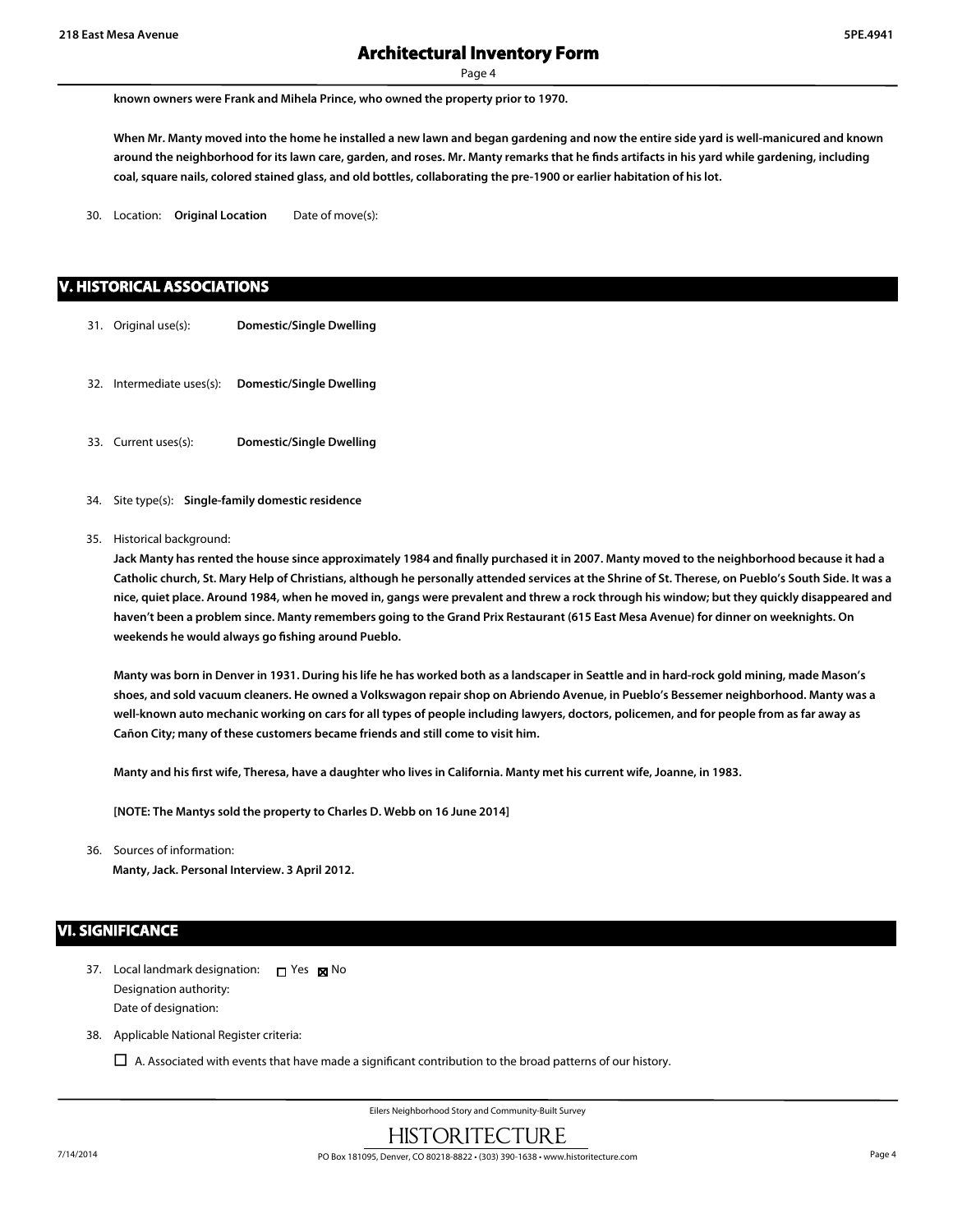- $\Box$  B. Associated with the lives of persons significant in our past.
- $\boxtimes$  C. Embodies the distinctive characteristics of a type, period, or method of construction, or that represent the work of a master, or that possess high artistic values, or that represent a significant and distinguishable entity whose components may lack individual distinction.
- $\square$  D. Has yielded, or may be likely to yield, information important in prehistory or history.
- $\square$  Qualifies under Criteria Considerations A through G (see manual).
- $\square$  Does not meet any of the above National Register criteria.

Applicable Colorado State Register criteria:

- $\Box$  A. Associated with events that have made a significant contribution to history.
- $\square$  B. Connected with persons significant in history.
- $\Sigma$  C. Has distinctive characteristics of a type, period, method of construction or artisan.
- $\square$  D. Is of geographic importance.
- $\Box$  E. Contains the possibility of important discoveries related to prehistory or history.
- $\square$  Does not meet any of the above Colorado State Register criteria.

Applicable City of Pueblo landmark criteria:

- $\Box$  1a. History: Have direct association with the historical development of the city, state, or nation; or
- $\square$  1b. History: Be the site of a significant historic event; or
- $\Box$  1c. History: Have direct and substantial association with a person or group of persons who had influence on society.
- $\boxtimes$  2a. Architecture: Embody distinguishing characteristics of an architectural style or type; or
- $\Box$  2b. Architecture: Be a significant example of the work of a recognized architect or master builder, or
- $\Box$  2c. Architecture: Contain elements of architectural design, engineering, materials, craftsmanship, or artistic merit which represent a significant or influential innovation;
- $\Box$  2d. Architecture: Portray the environment of a group of people or physical development of an area of the city in an era of history characterized by a distinctive architectural style.
- $\Box$  3a. Geography: Have a prominent location or be an established, familiar, and orienting visual feature of the contemporary city, or
- $\Box$  3b. Geography: Promote understanding and appreciation of Pueblo's environment by means of distinctive physical characteristics or rarity; or
- $\Box$  3c. Geography: Make a special contribution to Pueblo's distinctive character.
- $\square$  Does not meet any of the above City of Pueblo landmark criteria.

- 39. Areas of significance: **Architecture**
- 40. Period(s) of Significance: **1900**
- 41. Level of Significance: □ National □ State Local □ Not Applicable
- 42. Statement of Significance:

**This property is associated most recently with the Mantys, who have resided here since 1984. Character-defining features of this modest American Movements home include the front gabled roof, prominent front porch, and stucco cladding. This property does not possess sufficient significance to**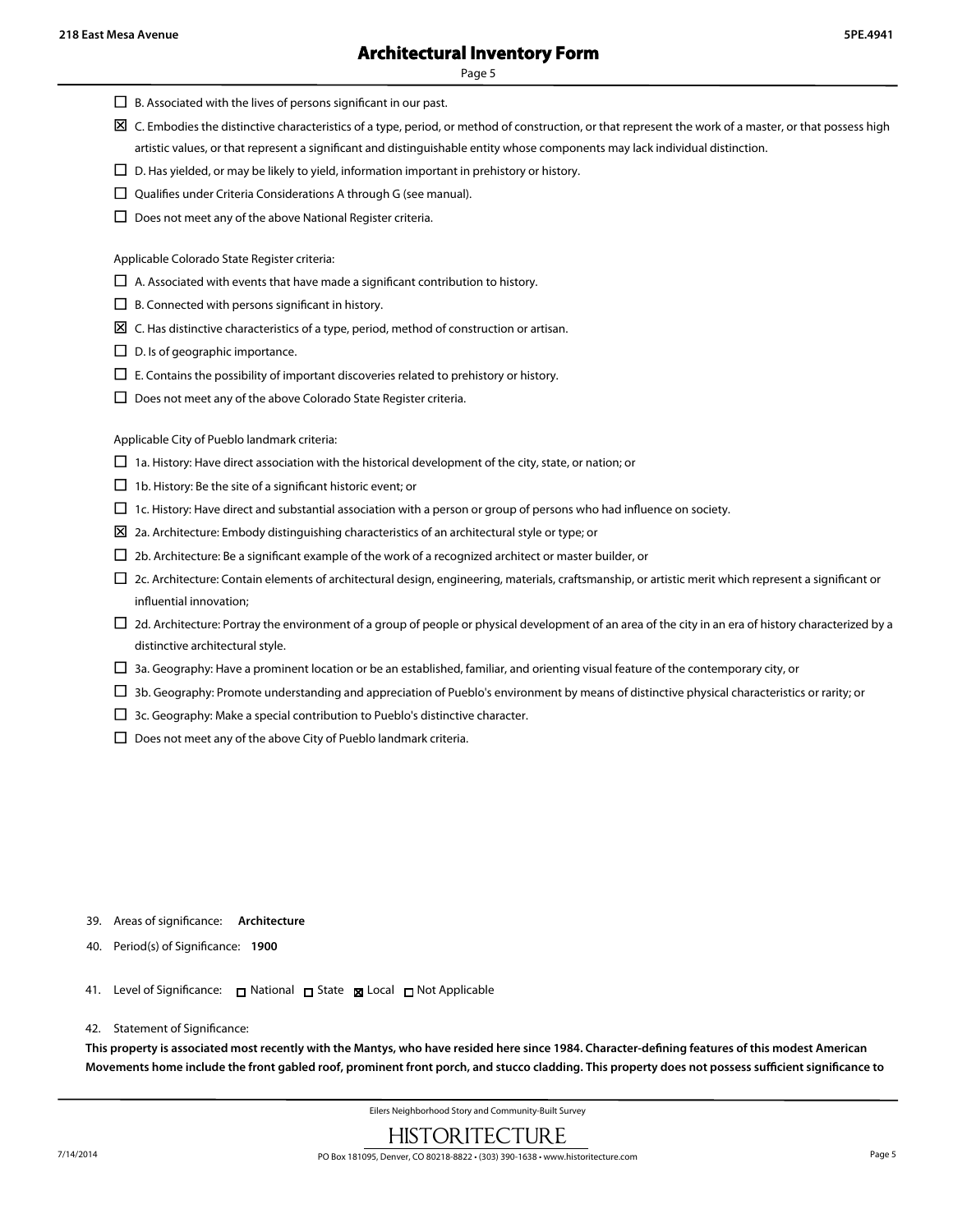**be considered individually eligible for listing on the National Register of Historic Places, the Colorado State Register of Historic Properties, or as a Pueblo Landmark.**

43. Assessment of historic physical integrity related to significance:

**This home exhibits a moderate level of physical integrity relative to the seven aspects of integrity as defined by the National Park Service and the Colorado Historical Society: location, setting, design, materials, workmanship, feeling, and association. The aluminum picture window, decorative ironwork around the porch, and perhaps the stucco cladding represent changes to the property that impact design, materials, and workmanship. This building retains sufficient physical integrity to convey its significance.**

## **VII. NATIONAL REGISTER ELIGIBILITY ASSESSMENT**

| 44. National Register eligibility field assessment: | $\Box$ Individually eligible $\Box$ Not eligible $\Box$ Needs data $\Box$ Previously listed      |  |  |
|-----------------------------------------------------|--------------------------------------------------------------------------------------------------|--|--|
| State Register eligibility field assessment:        | $\Box$ Individually eligible $\boxtimes$ Not eligible $\Box$ Needs data $\Box$ Previously listed |  |  |
| Local landmark eligibility field assessment:        | $\Box$ Individually eligible $\boxtimes$ Not eligible $\Box$ Needs data $\Box$ Previously listed |  |  |

45. Is there National Register district potential:  $\Box$  Yes  $\boxtimes$  No  $\Box$  Needs Data

Discuss: **The Eilers Neighborhood Story and Community-Built Survey project identified part of a potential Pueblo local landmark historic district associated with Pueblo's Slovenian-Americans community. Such a district would include all of the resources surveyed for this small project but the boundary extends to a much wider geographic area. More survey is needed to determine the appropriate local historic district boundaries. Based upon the information gathered thus far, this resource likely would not be contributing to the proposed local historic district.**

If there is National Register district potential, is this building contributing:  $\Box$  Yes  $\Box$  No  $\boxtimes$  N/A

46. If the building is in existing National Register district, is it contributing:  $\Box$  Yes  $\Box$  No  $\boxtimes$  N/A

## **VIII. RECORDING INFORMATION**

| 47. | Digital photograph file name(s):<br>Digital photographs filed at: | mesaavee0218 - 1.tif through mesaavee0218 - 5.tif<br>Robert Hoag Rawlings Public Library<br>100 E. Abriendo Avenue<br>Pueblo, CO 81004-4290 |
|-----|-------------------------------------------------------------------|---------------------------------------------------------------------------------------------------------------------------------------------|
| 48. | Report title:                                                     | Eilers Neighborhood Story and Community-Built Survey                                                                                        |
| 49. | Date(s):                                                          | 10/22/2013                                                                                                                                  |
| 50: | Recorder(s):                                                      | <b>Mary Therese Anstey</b>                                                                                                                  |
| 51: | Organization:                                                     | Historitecture, LLC                                                                                                                         |
| 52: | Address:                                                          | PO Box 181095<br>Denver, CO 80218-8822                                                                                                      |
| 53: | Phone number(s):                                                  | 303-390-1638                                                                                                                                |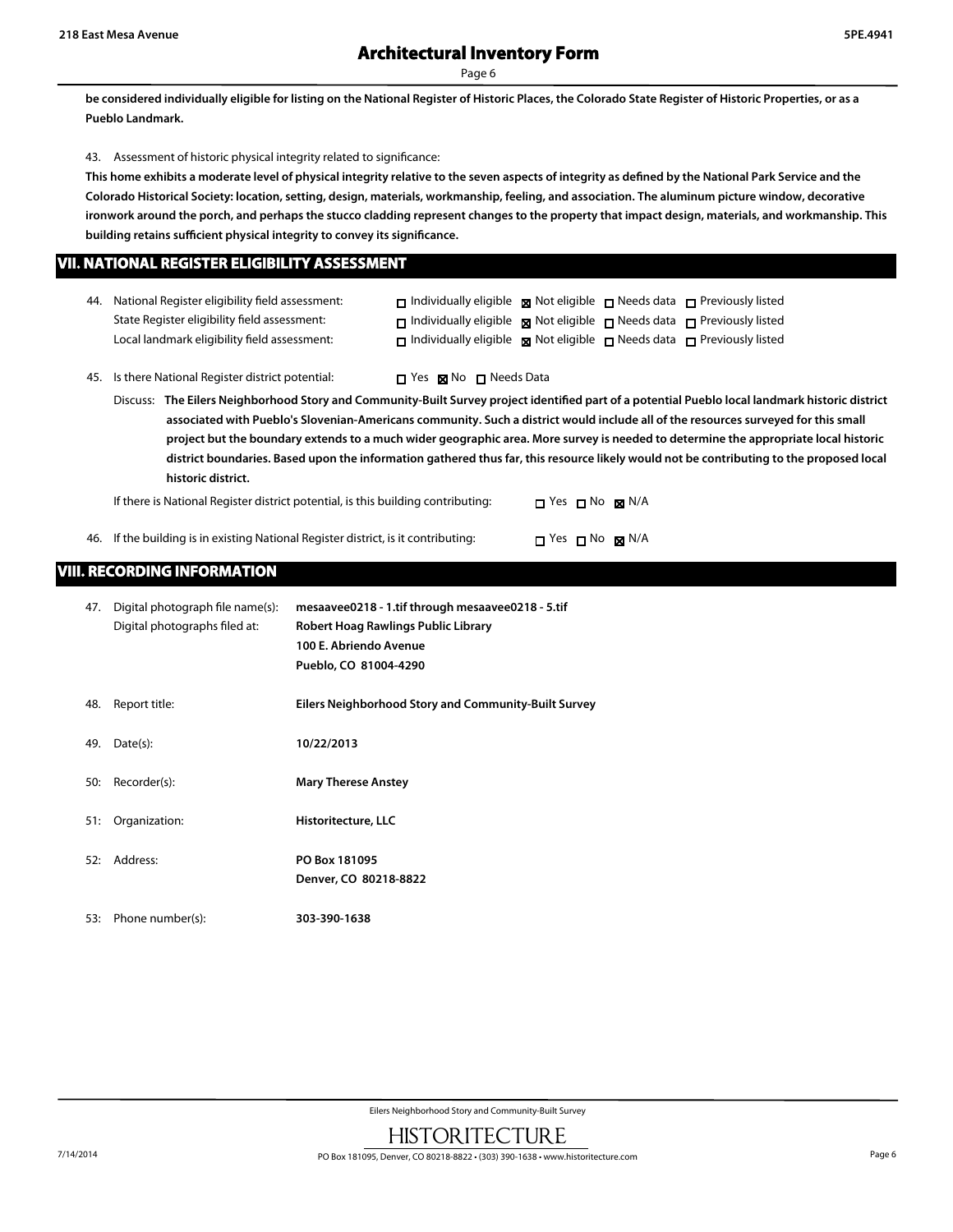# **Architectural Inventory Form**

Page 7

# **SKETCH MAP**



Eilers Neighborhood Story and Community-Built Survey

■Feet

г

Ŧ

File Name: Eiler\_Properties\_041414.mxd Path:S:\gis\robert\CityOfPueblo\Broadhead\_Wade\ Date of Preparation: Apr 15, 2014 Prepared by: Robert De Herrera

PUEBLO